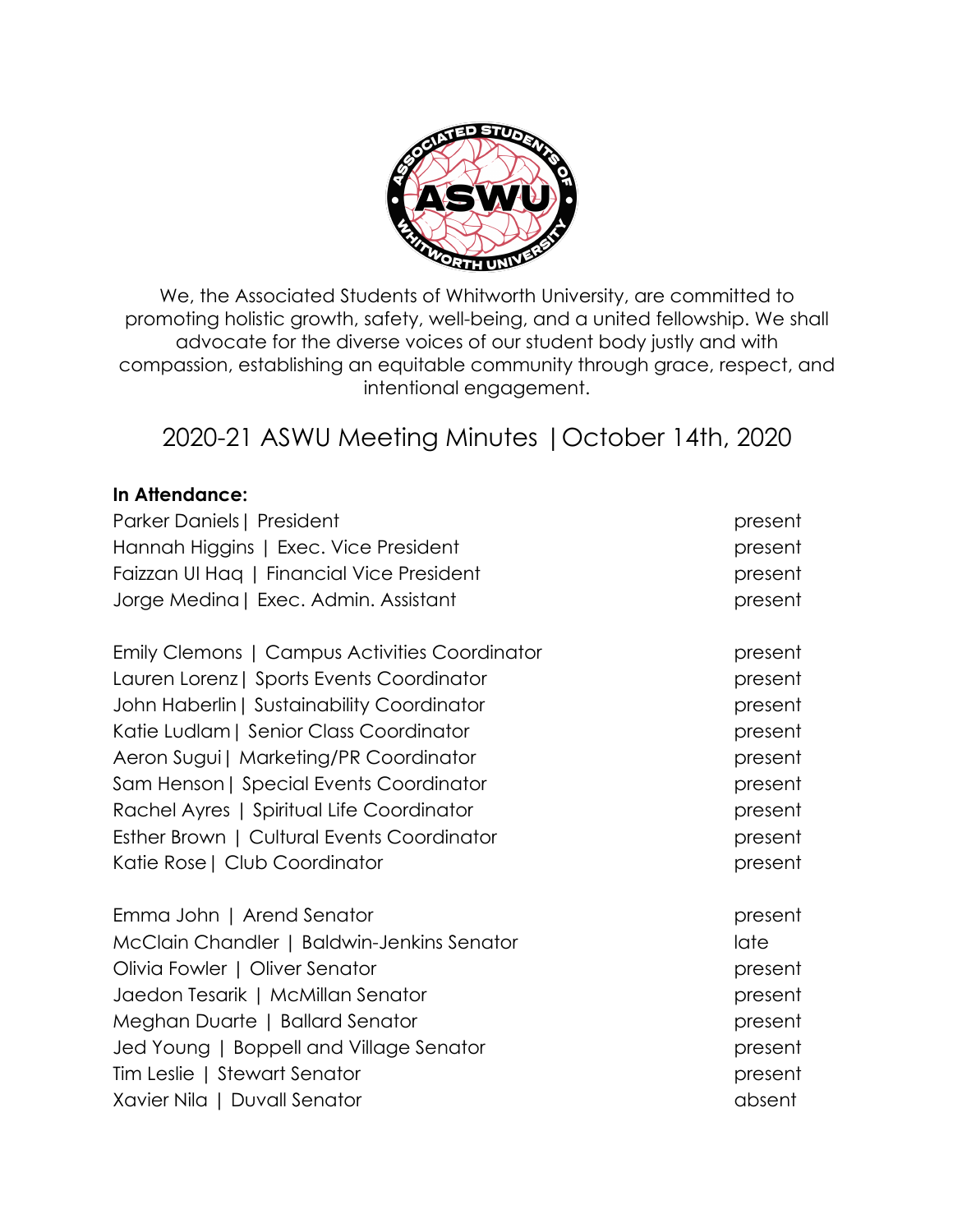| Isaac Price   Warren Senator              | present |
|-------------------------------------------|---------|
| David Martin   Off-Campus Senator         | present |
| Michael Lie   Global Engagement Rep       | present |
| Georgia Goff   Incoming Student Rep       | present |
| Christian Aguilar   Incoming Student Rep  | late    |
| Christine Chen   Off-Campus rep           | present |
| Jamie Copeland   Off-Campus rep           | present |
| Munya Fashu-kanu   Off-Campus rep         | present |
| Michael Bedford   Off-Campus rep          | present |
| Victoria Reese-Viloudaki   Off-Campus rep | present |

\_\_\_\_\_\_\_\_\_\_\_\_\_\_\_\_\_\_\_\_\_\_\_\_\_\_\_\_\_\_\_\_\_\_\_\_\_\_\_\_\_\_\_\_\_\_\_\_\_\_\_\_\_\_\_\_\_\_\_\_\_\_\_\_\_\_\_\_\_\_\_\_\_\_\_\_\_\_

 $\_$  , and the set of the set of the set of the set of the set of the set of the set of the set of the set of the set of the set of the set of the set of the set of the set of the set of the set of the set of the set of th

Meeting brought to order at 5:00 PM. Mission Statement read by Katie Rose

## **Approval of Minutes**

Motion by Olivia, Seconded by Tim In favor: 9| Opposed: 0 | Abstaining 1 Motion passes

## **Guest Speaker**

Dan King and Megan Helm from Sodexo

Megan: Walking through what's different, and exciting things that are coming. Dining is different especially dining hall, different menu options to keep students safe. Lost some good stuff but also great additions, increased safety measures and implemented heat mapping. Seen more convenient items and new equipment in coffee shop and partnerships with local companies. Still working with local farmers and growers. Some things you'll see include adding new stations and serving more food at the grill on Monday through Friday starting Monday the 19<sup>th</sup>. Sustainability efforts we will be handing out reusable silverware and some events such as fall festival on the 19<sup>th</sup> outside of the HUB. On the 22<sup>nd</sup> Italian heritage dinner.

Dan: continue to look opportunities to add back favorites and add back to the program- look for changes to come while making sure we are mindful of safe practices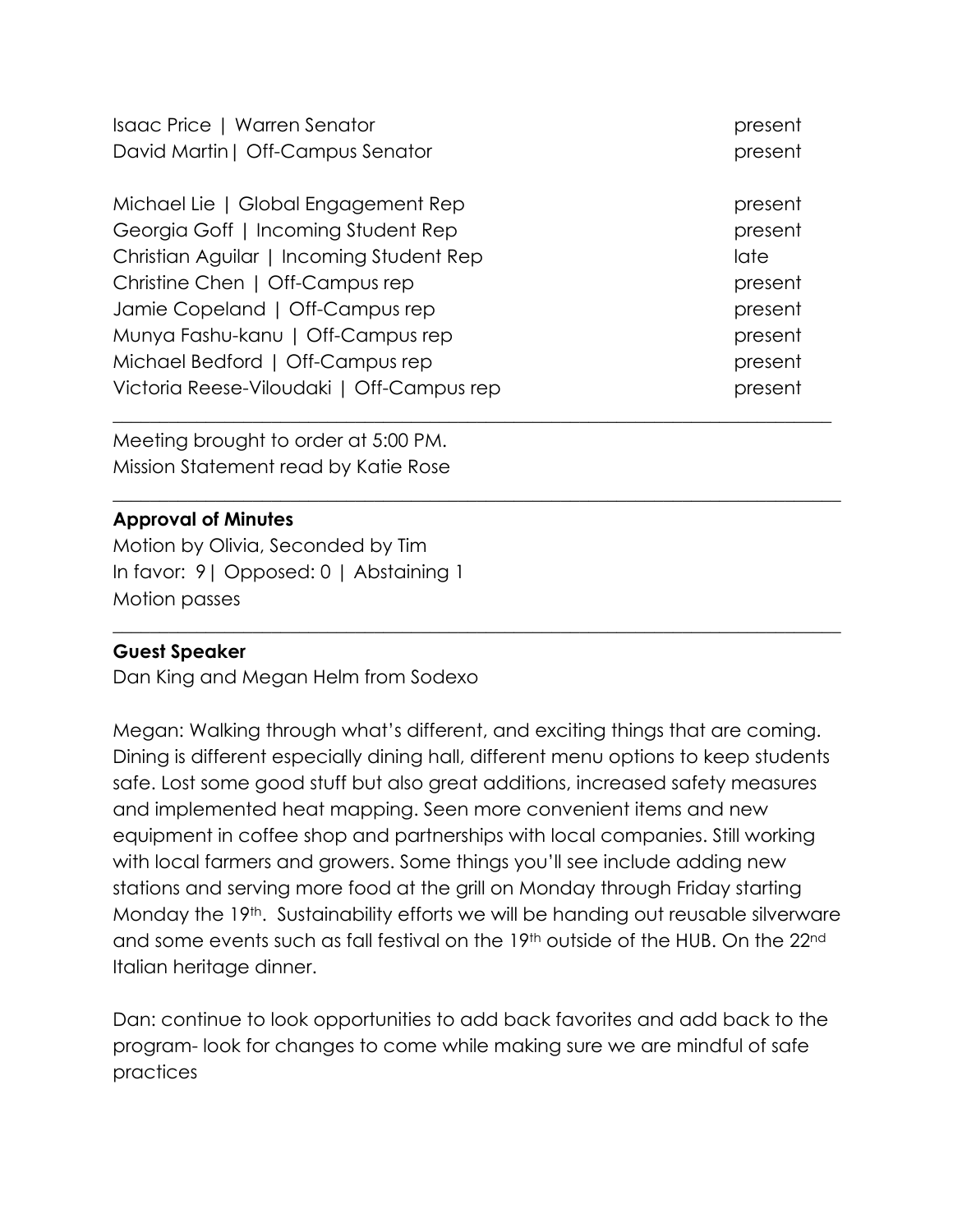Katie: why did Sodexo choose to raise prices for meal plans when only allowing 19 meals per week?

Megan: can't speak to the price of it but we have Sodexo expert that goes all over nation and he looked at student input and participation and looked at value he saw troubles and issues in the past of students running out of flex and so we wanted to give more flex so we doubled it. We did this much prior before covid and we think it gives more flexibility so you dont have to go into dining hall the time.

Jed: is there possibility of pizza station returning?

Megan: good question, there are teams that work on safety of campus and we spent the summer planning how to give students good experience while staying safe. We know we can keep you safe now so I've been working with the university and proposing different things because we want you guys to be happy, but they haven't been ready they want to keep you safe. Our plan is to start grill Monday – Friday and if we can handle that I've asked if we can get you pizza and salad instead of express but I need support from university and they might have different priorities- trying to give as many options as fast as we can.

Olivia: heard people talking about isolation and food that if they're sick regular food makes it worse; can you introduce food like soups?

Megan: Soup is a great idea and that is helpful look into that.

Meghan: wondering about express line and why you have to scan there instead of normal entrance?

Megan: Idea behind express is give an option that's quick we didn't know how many students would sit in dining hall and so wanted a different entrance so you wouldn't have to wait in line. If you go in then want to go into express and don't want to swipe just let person know you already swiped. Feel free to give us feedback we are still learning, reach out at mhelm@whitworth.edu or dking@whitworth.edu or form on whitworthdining.com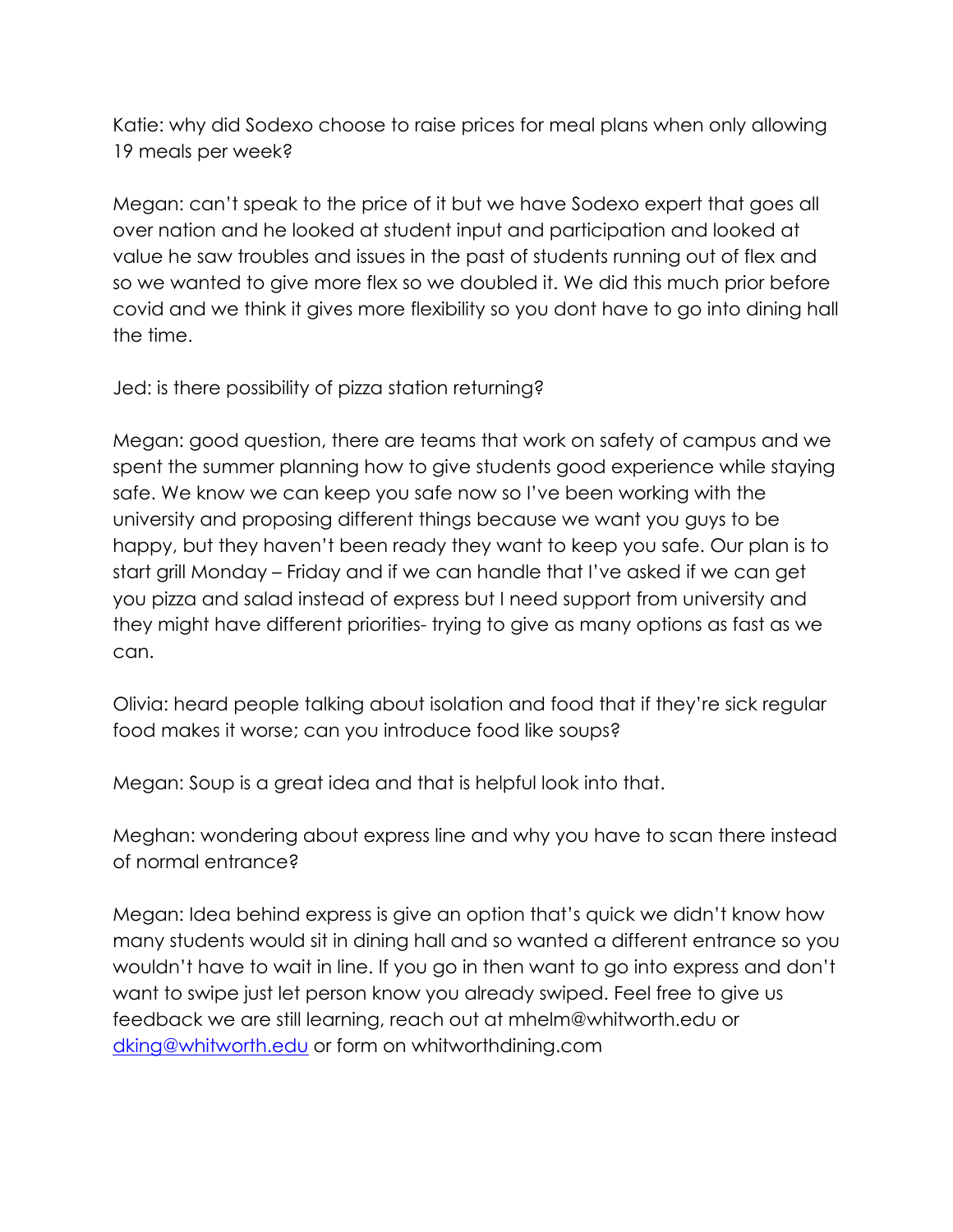Club updates

Psi Chi Updates: already had events such as fall kick off, career night and hoping to attend WPA conference, also going to have t-shirts for department. Service project having decoration drive for theme houses and food pantry for food insecure students email rcrews21@my.whitworth.edu for more info.

\_\_\_\_\_\_\_\_\_\_\_\_\_\_\_\_\_\_\_\_\_\_\_\_\_\_\_\_\_\_\_\_\_\_\_\_\_\_\_\_\_\_\_\_\_\_\_\_\_\_\_\_\_\_\_\_\_\_\_\_\_\_\_\_\_\_\_\_\_\_\_\_\_\_\_\_\_\_

## **President Updates**

Parker: COVID prevention promotion is student led video asking people to participate and say protect me or protect us, so people are encouraged to follow safety guidelines to protect others in community. Contact me if you want to be a part of the video. Board of Trustees are here, John had first meeting today. Event calendar is in ASWU chambers so pls write down event son board to avoid schedule conflicts

\_\_\_\_\_\_\_\_\_\_\_\_\_\_\_\_\_\_\_\_\_\_\_\_\_\_\_\_\_\_\_\_\_\_\_\_\_\_\_\_\_\_\_\_\_\_\_\_\_\_\_\_\_\_\_\_\_\_\_\_\_\_\_\_\_\_\_\_\_\_\_\_\_\_\_\_\_\_

## **FVP Updates**

Faizzan: accounts are the same, meeting on oct 18<sup>th</sup> couple requisitions lined up.

Capital: \$20,000 Unallocated: \$ 20,000

## **EVP Updates**

Hannah: I have meal cards with me just know code word. For people speaking pls speak up. Elections are over and have a full team. Full group training on Sunday from 1-4pm in RTT – lunch provided fill out survey by Friday. Reps sign up for one on ones with me. Sweatshirts res halls have these each year they sell to residents and it's your job, there is a push to have it done by thanksgiving. Student highlight nominations are always open so please let me know of people you think should be nominated. This week is Lauren Sfeir.

 $\_$  , and the set of the set of the set of the set of the set of the set of the set of the set of the set of the set of the set of the set of the set of the set of the set of the set of the set of the set of the set of th

Jason: Lauren oversaw voter education week and she did an amazing job and we are appreciative of her help.

\_\_\_\_\_\_\_\_\_\_\_\_\_\_\_\_\_\_\_\_\_\_\_\_\_\_\_\_\_\_\_\_\_\_\_\_\_\_\_\_\_\_\_\_\_\_\_\_\_\_\_\_\_\_\_\_\_\_\_\_\_\_\_\_\_\_\_\_\_\_\_\_\_\_\_\_\_\_

## **Upcoming Events:**

**Frisbee Golf Tournament:**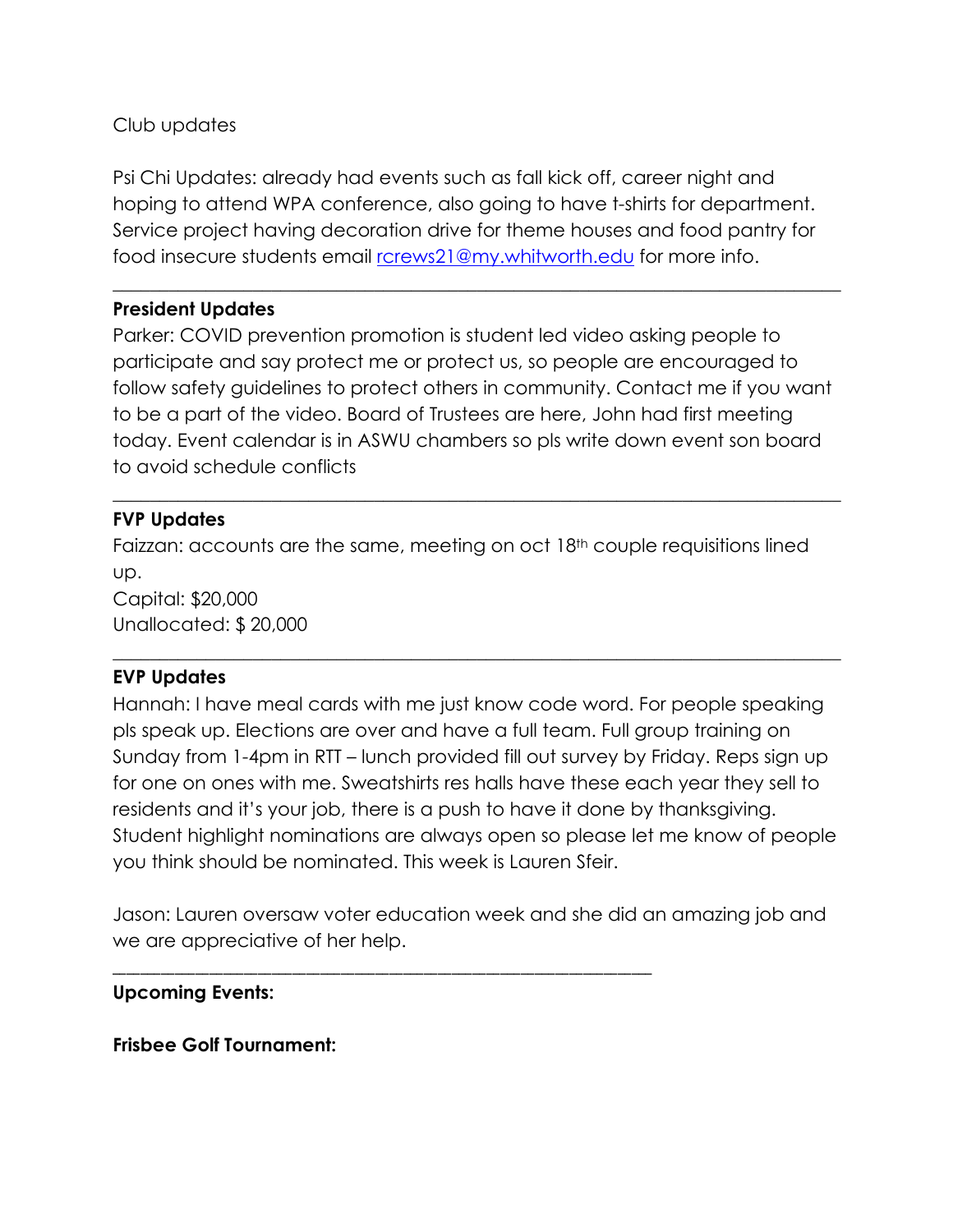Lauren: This Saturday have our first group kickoff at 11 am I need 7 people to help volunteer to guide people on the course. Contact me to sign up, we have slots from 11- 2 but might end closer to 1pm.

Michael B: is that also for off campus

Lauren: yes, open to all

Olivia: when does registration end

Lauren: by Friday or sat morning before it starts

Mac: where to register?

Lauren: by emailing me at llorenz22@my.whit..

#### **Racial Battle Fatigue:**

Esther: next Thursday at 7 pm zoom workshop joined by a diversity and inclusion leader, give posters to senators tomorrow.

## **Senior Drive In:**

Katie luds: next Friday oct 23<sup>rd</sup> sending out sign up list, at 7:30 hocus pocus in A1 parking lot.

## **Reverse trick or treating:**

David: trick or treating backwards, throwing candy at people will need help depending on number of people that sign up. By end of week sending out email with google form for people to fill out address and names and organize them into time slots starting at 7 pm.

## **Oliver Event:**

Olivia: First event of year is a 2 in 1, people can choose. Fruit ninja where you hit fruit with bat, and Halloween themed scavenger hunt on Halloween

## **Storytelling:**

Rachel**:** starting an Instagram page to share stories of faith and how Whitworth has been a part of that. If you know someone who wants to help or has a story to share send them my way.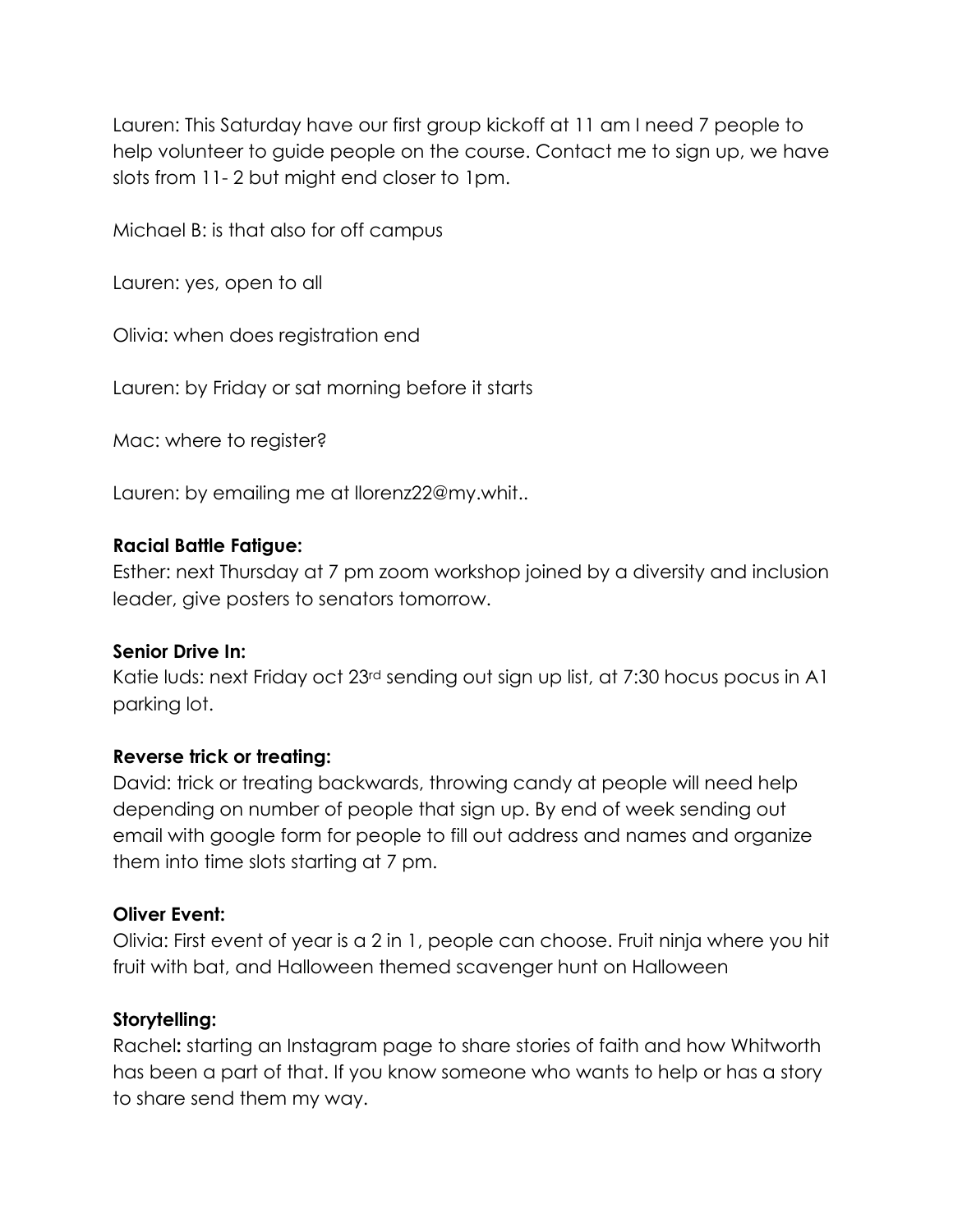## **Constituency Reports**

## **Stewart**

Tim: epic as always, had successful office hours. Last night talked to as many residents I could and out of 28, 15 supported swap 12 traditional. Heard lots of people preferred break and consensus earned an extra break during swap plan that didn't exist in traditional plan. Also support for traditional plan from international students and those who work during jan term. They thought it was a little last minute.

 $\_$  , and the set of the set of the set of the set of the set of the set of the set of the set of the set of the set of the set of the set of the set of the set of the set of the set of the set of the set of the set of th

## **McMillan**

Jaedon: still in quarantine got negative test but made being part of community difficult but lots have reached out about survey. Been nice to have technology, lots of listening parties and community has gotten involved

## **Off Campus**

David: Not really anything I've heard going on also in self isolation, but whatever is going around is affecting lots of people especially off campus. For new off campus reps welcome excited to work with you

## **Ballard**

Meghan: in quarantine last week let out Sunday and in self isolation again now not as involved as I'd like. People did reach out about survey but ballard seems to do good.

## **Oliver**

Olivia: Oliver doing good, midterms next week people getting stressed, sweatshirts going good also been quiet.

## **Boppell**

Jed: Doing good office hours still seeing good community being built. Monday morning AC came and got to share about ASWU stuff.

## **Arend**

Emma: Everything seems to be fine

## **Duvall**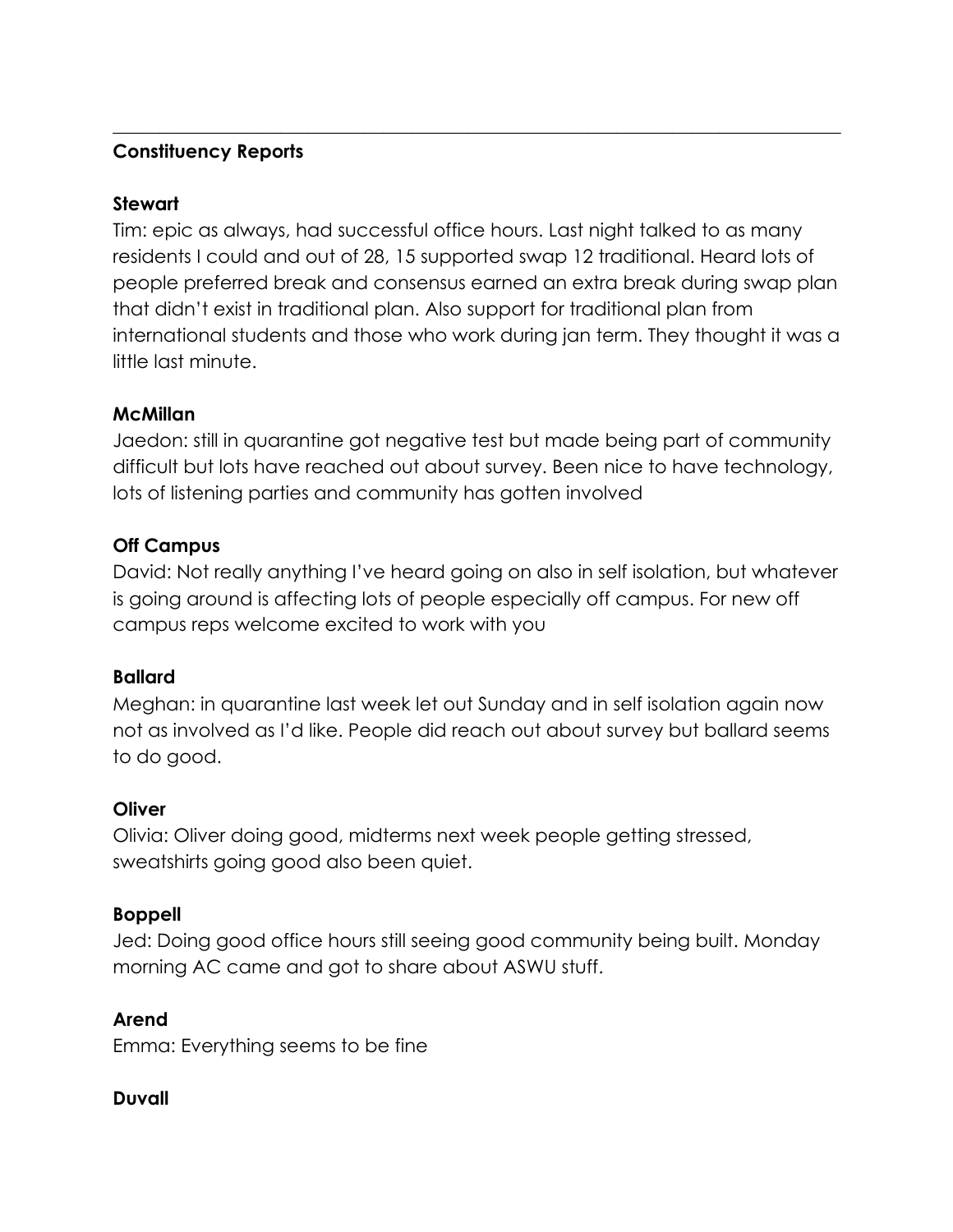Not present

## **Warren**

Isaac**:** Everything is also going well in warren

## **Baldwin Jenkins**

Mac: popping off as per usual doing well, lost big red and its missing.

## **Global Engagement Rep**

Michael: Everything fine but international students are talking about the swap plan and if we go home and the swap plan is implemented most won't come back

## **Whitflex rep**

Victoria: lots of people don't know what's going on around on campus, someone said they found out they've been paying for room and did not know people were using her room for zoom calls.

## **Incoming Student Rep**

Georgia: all incoming students doing epic as always for the most part people are looking for ways to meet new people. Main focus is to find out how to connect students in safest way possible.

Christian: we want to make sure first year students are getting involved. There is a lot of fatigue in being online all the time.

\_\_\_\_\_\_\_\_\_\_\_\_\_\_\_\_\_\_\_\_\_\_\_\_\_\_\_\_\_\_\_\_\_\_\_\_\_\_\_\_\_\_\_\_\_\_\_\_\_\_\_\_\_\_\_\_\_\_\_\_\_\_\_\_\_\_\_\_\_\_\_\_\_\_\_\_\_\_

## **Campus Vibes**

Katie Rose: first club council last Sunday, couple things I wanted to say from them. Clubs said having trouble contacting advisors and getting them to be present at club events. Trouble timing events around advisor's schedule and some people have trouble communicating with profs and wanted to know if anyone is struggling with that.

Hannah: I am having trouble as well

Parker: Mon-Tuesday it was hard to get up, be aware of constituents we are entering that Spokane weather time so be there for people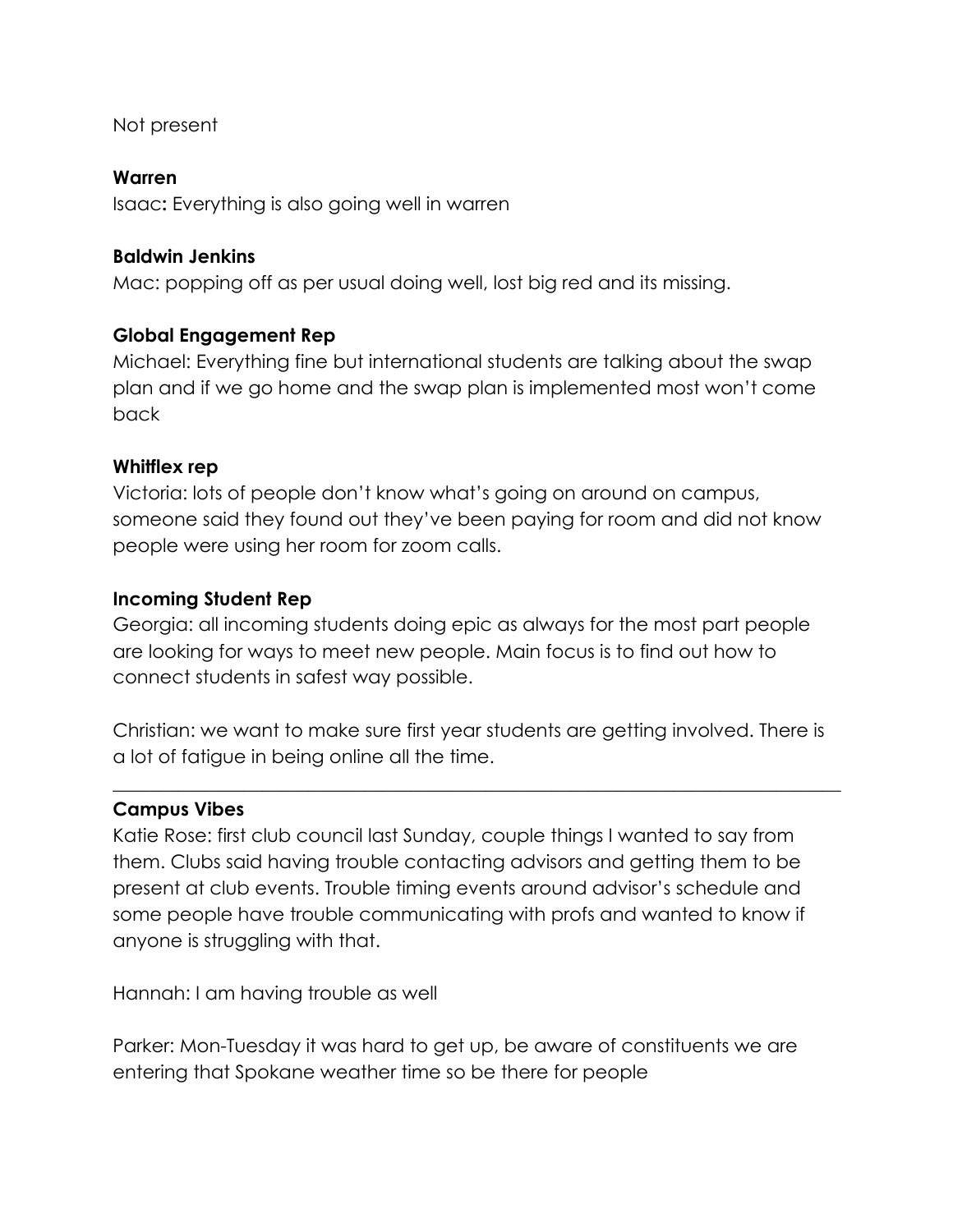Jed: reminder to get flu shot- whitworth has it for \$20. Flu will make things worse

Sam: keep hearing frustration, concern about double standards about events of groups who are having larger events.

Olivia: going off of what David said lots of people going into Isolation, so check on those in quarantine or isolation

Rachel: weather is changing campus ministry is also changing approach, one possible scenario is having it in fieldhouse or livestream, so keep eye out.

Olivia: are we going to be emailed?

Rachel: Every day before chapel on ministry page there is an update.

Mac: exact date for flu shot is the 21st

Jason: 12 days left to register to vote in WA, ten-day countdown on social media will start soon.

Katie Rose: only excuse to not vote is if you are under 18, so go vote.

Michael B: vibe from off campus, that for lots of events on campus they're not advertised super well so not super known are there ways to advertise that more

Katie Luds: that is good point so contact me or David about events

Mac: something that could minimize the amount emails could be to send out email for events at start of month

Parker: advertising idea, make sign stand on corner of road

Christian: one thing I've noticed is first years don't know about HSF are there plans to advertise?

Jason: that's something you and Georgia could work on for improving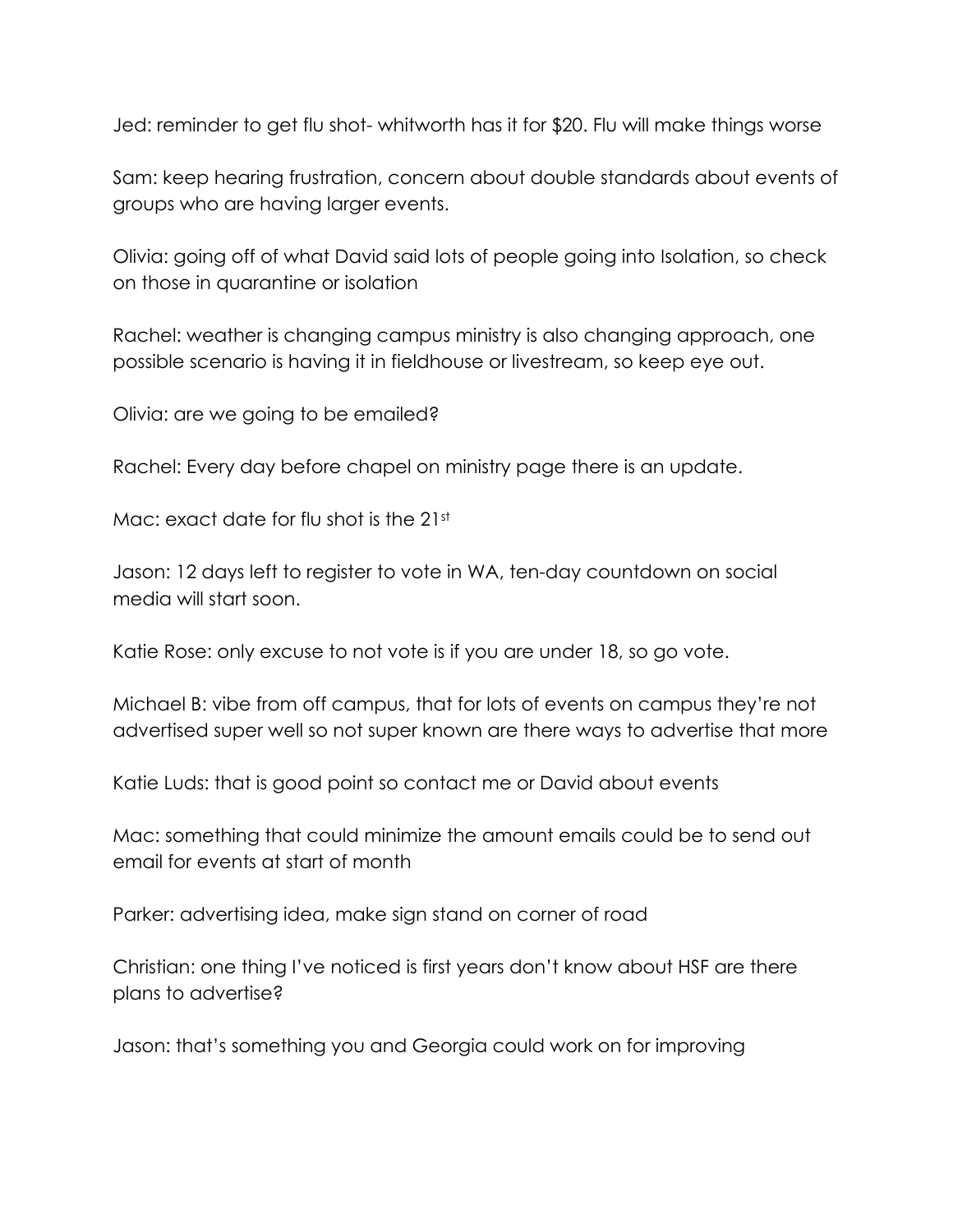Olivia: in Oliver lots also don't know about HSF, can we put out advertisement form last year?

Christian: Also lots of first years engaging with confessions is there anything we can do to highlight good things to combat that?

Jason: Whitworth cannot do much about that since it is free speech

Rachel: my page is a response to that kind of and can bring light to campus and create understanding.

Aeron: I co-manage HFS and will be promoting that soon

Parker: it is unfortunate about confessions page and has become toxic, would recommend having peoples back and also ignore it

Georgia: overheard people saying janitorial staff not wearing masks and if there's anything I can do?

Jason: we have discussed this in covid response team and is being addressed

Emma: about stories page, can we include people who are not students?

Rachel: Yes, it is open to anyone

#### **Shout outs**

Jed: shoutout all new members and it's great you're already getting feedback and presenting it.

Katie Rose: shoutout to Aeron for working hard with live stream every week

Parker: shoutout Laurie and Jason for helping with flooded office.

Georgia: shoutout to Hannah and Emily for helping during elections

Emily: shoutout Hannah for elections and to Lauren